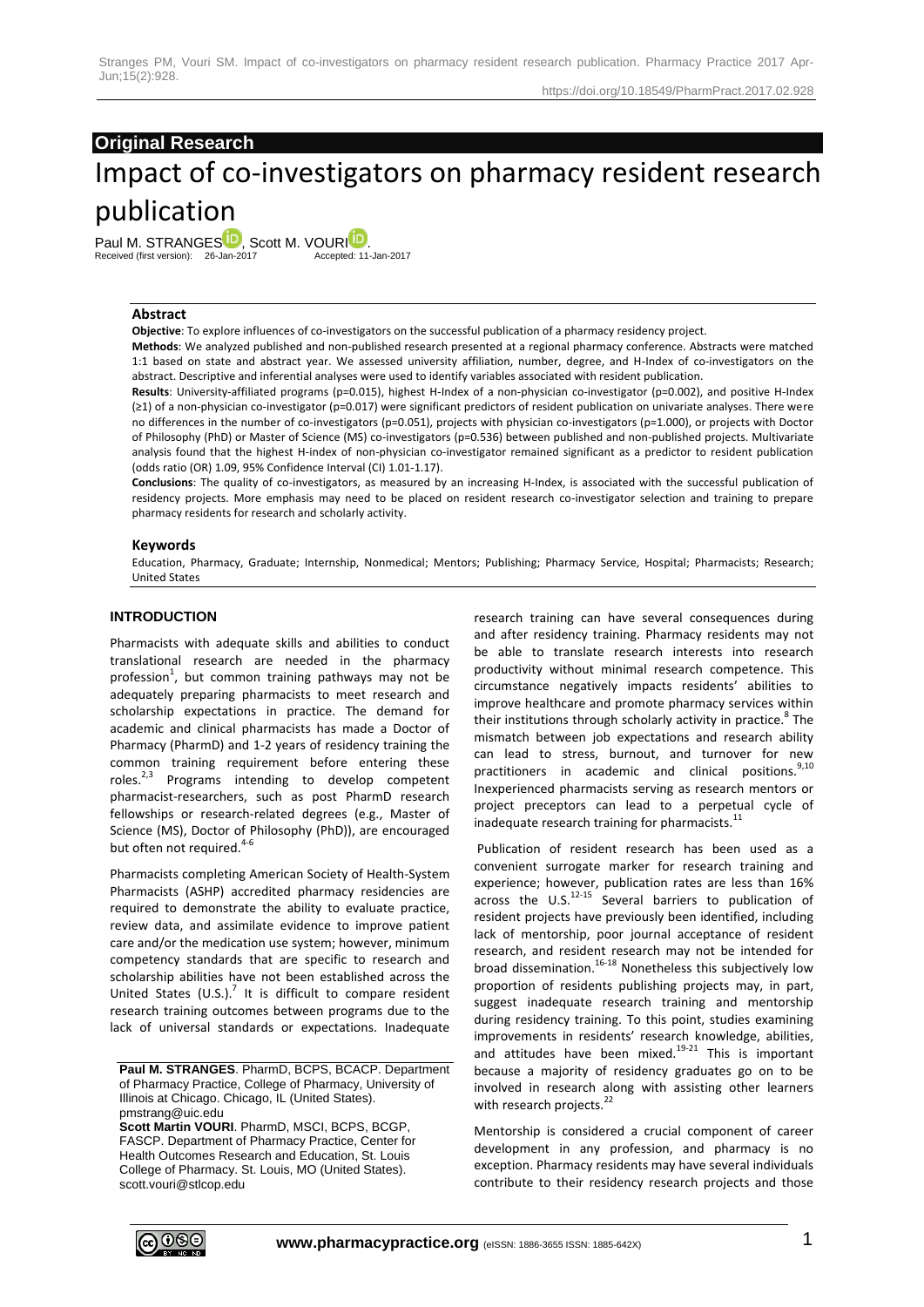most involved are likely to be listed as a co-investigator. Working with co-investigators who have a history of scholarly activity may affect the residents' training experience and impact future publications. In this manuscript, we aim to determine the impact of resident research co-investigators on the publication of pharmacy resident research projects.

## **METHODS**

This is a case-control analysis of pharmacy resident research abstracts presented at the Great Lakes Pharmacy Resident Conference (GLPRC). This study was deemed exempt by the St. Louis College of Pharmacy Institutional Review Board, as all data was accessed on the conference website (http://www.glprc.com/).

#### **Outcomes and Covariates**

Study investigators previously identified that the resident research publication rate after presentation at the GLPRC in 2003, 2005, and 2007 was  $11.4\%$ .<sup>15</sup> Briefly, investigators used a systematic search strategy to determine publication rates, defined as the ratio of resident abstracts with subsequent publication within 5 years of abstract date divided by all abstracts presented at GLPRC.<sup>15</sup> Investigators chose 2007 as the final year of investigation to allow up to 5 years post-presentation for publication and selected odd years to avoid residents being counted twice if participating in two years of residency training. The year 2003 was the earliest year abstracts were available online. Published abstracts did not differentiate postgraduate year 1 or 2 projects or which co-investigator was the lead project mentor. For the current study, all publication positive abstracts were randomly matched 1:1 to publication negative abstracts based on the state the residency was located and abstract year.

We examined several co-investigator characteristics. First, we assessed university-affiliation as it influenced the outcome of publication in our previous study.<sup>15</sup> Second, we looked at the number of co-investigators as this may suggest diversity of mentorship on a research project. Third, we examined the physician co-investigators on the project, as they may have provided access to unique populations, expertise, or research tools such as research coordinators and funding; however, it is uncommon for them to serve as primary mentors to residents. Fourth, we assessed co-investigators with research-related degrees (i.e., PhD, MS). Lastly, we examined the H-Index of coinvestigators and the H-index of non-physician coinvestigators.

The H-Index is a measure of a researcher's scientific impact based on the number of his or her published works and the number of citations for the published works.<sup>23</sup> H-index was chosen as a measure of research productivity as opposed to the number of publications or the number of first author publications, because H-index is considered a better estimate of research importance, significance, and overall impact.<sup>23</sup> It can be accessed through Scopus®, the database used for this investigation.<sup>24</sup> An H-Index of 1 would indicate that an author has published at least one paper that has been cited in other published works at least once. In our study the H-Index was assessed as a dichotomous variable to assess if a co-investigator with any level of publication success would influence the publication of a residency project. It was also assessed as a continuous variable and in quartiles to identify different levels of co-investigator research and publication experience.

As we could not determine which co-investigator was the pharmacy resident's primary research mentor, all coinvestigator variables were weighted equally. All individuals listed with the resident on the GLPRC abstract were considered co-investigators. Degrees of co-investigators (e.g., PharmD, MD, PhD, MS) were confirmed through credentials listed on published works accessed through Scopus®.

### **Variable Confirmation**

Two independent investigators collected variables and used a pre-defined systematic search strategy to identify outcomes and covariates. The number of co-investigators and university affiliation were collected from the GLPRC abstracts. For publication positive abstracts, we used the resident's publication indexed in Scopus® to identify coinvestigator H-Index and degrees. For publication negative abstracts, we used the author identification search feature in Scopus® to search for each co-investigator in the following order using 1) last name, 2) last name with first initial, 3) country, and 4) affiliation. If co-investigators were not able to be identified using this procedure, we considered them as PharmD with an H-index of 0. If there was no agreement on the publication result, a consensus was formed between the two investigators, and the result was carried forward for analysis.

#### **Statistical Analysis**

Descriptive statistics were used to analyze nominal and continuous data. Chi-square or Fisher's exact and Wilcoxon rank-sum tests, as the H-Index was not normally distributed, were used to compare characteristics in published versus non-published abstracts to compare differences in university-affiliated residencies, median (IQR (interquartile range)) number of co-investigators, physician on project, co-investigator with research-related degree (i.e., PhD, MS), highest H-Index of co-investigators, and H-Index ≥1 for any co-investigator.

Multivariate logistic regression was used to determine variables that predict the publication of a pharmacy residency research project. Multicollinearity, interactions, and outliers were tested and none were identified. We performed univariate analyses and forced variables into a multivariate analysis when the p-value <0.2. Highest H-Index of co-investigators and H-Index ≥1 for any coinvestigator were analyzed in two separate multivariate analyses, planned *a priori*, since these may be collinear. Hindex was analyzed in quartiles in a *post hoc* analysis. Additionally, it was planned *a priori* to only include nonphysician co-investigators H-index as a physician coinvestigator often do not serve as primary research mentors to pharmacy residents. Univariate analysis of H-Index including the physician's showed no difference between publication-positive and publication-negative projects (OR 1.0, 95%CI 0.99 1.01); therefore, the physician co-investigator was included as a dichotomous variable in the primary multivariate model. All data was considered two-sided with an alpha of 0.05. All statistical analyses

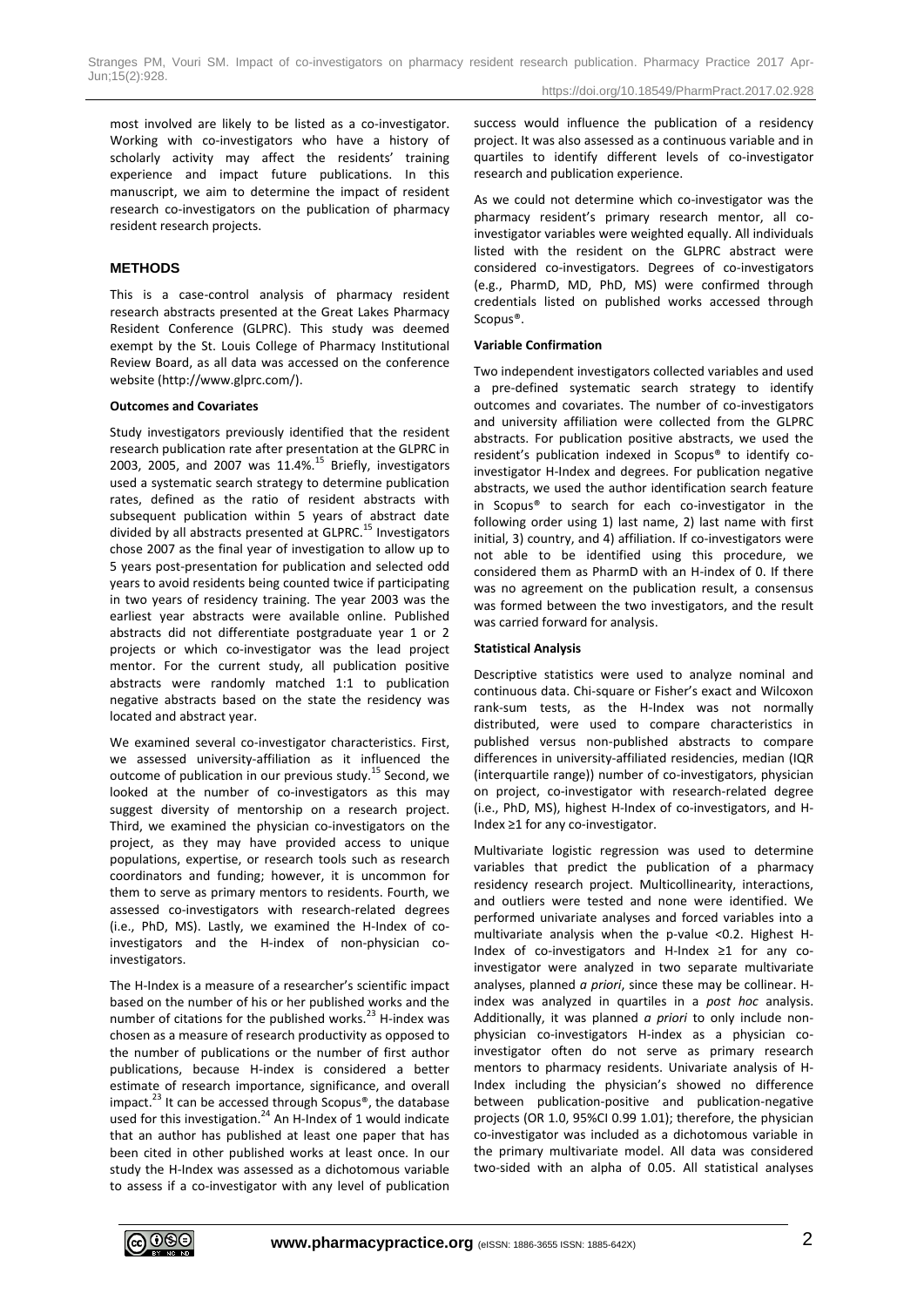Stranges PM, Vouri SM. Impact of co-investigators on pharmacy resident research publication. Pharmacy Practice 2017 Apr-Jun;15(2):928.

| https://doi.org/10.18549/PharmPract.2017.02.928 |
|-------------------------------------------------|
|-------------------------------------------------|

| Table 1. Characteristics from Resident Abstracts              |                                                           |                                                       |         |  |
|---------------------------------------------------------------|-----------------------------------------------------------|-------------------------------------------------------|---------|--|
|                                                               | <b>Resident research</b><br>publication $(+)$<br>$(n=76)$ | <b>Resident Research</b><br>publication (-)<br>(n=76) | p-value |  |
| Residency Type $-$ n $(\%)$                                   |                                                           |                                                       | 0.015   |  |
| University-affiliated residency program                       | 48 (63.2)                                                 | 33 (43.4)                                             |         |  |
| Non-university affiliated residency program                   | 28 (36.8)                                                 | 43 (56.6)                                             |         |  |
| Number of co-investigators - median (IQR)                     | $2(2-3)$                                                  | $2(1-3)$                                              | 0.051   |  |
| Physician co-investigator $-$ n (Row %)                       | 16(21.1)                                                  | 16(21.1)                                              | 1.000   |  |
| Co-Investigator with research-related degree* $-$ n (%)       | 13(17.1)                                                  | 16(21.1)                                              | 0.536   |  |
| Highest non-physician H-Index-median (IQR)                    | $5(1-11)$                                                 | $2(0-6)$                                              | 0.001   |  |
| $H - Index - n$ (row %)                                       |                                                           |                                                       | 0.016   |  |
| 0                                                             | 13(17.1)                                                  | 26(34.2)                                              |         |  |
| 1 or more                                                     | 63 (82.9)                                                 | 50 (65.8)                                             |         |  |
| $(+)$ = positive; $(-)$ = negative; IQR = interquartile range |                                                           |                                                       |         |  |
| *Doctor of Philosophy (PhD) or Master of Science (MS)         |                                                           |                                                       |         |  |

were performed using IBM-SPSS version 22.0 (IBM Corp., Armonk, NY).

## **RESULTS**

A total of 152 abstracts were reviewed (76 publication positive and 76 publication negative). Abstracts were matched by year (2003, n=42; 2005, n=56; 2007, n=54) and location of residency by state (Illinois, n=36; Indiana, n=8; Kentucky, n=2; Michigan, n=32; Ohio, n=50; Wisconsin, n=24). University-affiliation of the program, number of coinvestigators, highest non-physician co-investigator H-Index, and non-physician co-investigator H-Index ≥1 influenced resident research publication success (Table 1).

Based on the univariate analyses, having a physician coinvestigator (p=1.000) or co-investigator with a researchrelated degree (p=0.536) did not meet the threshold to be entered into either multivariate analysis. Universityaffiliated residency program and number of coinvestigators had p-values <0.2 and were entered into both models. H-indexes of the highest non-physician coinvestigators as continuous and dichotomous variables were entered into separate models. In the first multivariate analysis, only the highest H-Index of a non-physician coinvestigator remained significant with odds ratio (OR) 1.09, 95% confidence interval (CI) 1.01-1.17, whereas universityaffiliated residency programs and number of coinvestigators were no longer significant (Table 2). In the second multivariate analysis, no variables remained significant including H-Index ≥1 (OR 1.74, 95%CI 0.74-4.07).

When assessed in quartiles, a co-investigator H-Index of 4-7 (OR 3.1, 95%CI 1.2-7.8) and 8 or greater (OR 4.0, 95%CI 1.6- 10.3) compared to an H-Index of 0 was statistically significant regarding the rate of resident publication. After this step we entered the H-index of the highest nonphysician quartiles into the multivariate analysis, along with university-affiliation and number of co-investigators. In this model, having only co-investigators with an H-Index of 8 or greater compared to an H-Index of 0 was associated with rate of resident publication (OR 2.9, 1.02-8.3).

## **DISCUSSION**

Several factors, when examined separately, appeared to influence pharmacy resident research publication success in this analysis of abstracts from 2003 to 2007. However, in the multivariate analysis only the publication experience of non-physician co-investigators (using the H-Index) remained significantly associated with the publication of a resident project. Based on the multivariate model for each incremental increase in the highest non-physician coinvestigator's H-Index (i.e., a resident project with a coinvestigator's H-Index of 8 would have 72% increased odds of publication).

These results support the idea that a co-investigator or mentor with an established track record is an important influence for investigators-in-training. $11$  Mentorship from seasoned researchers helps ensure that resident projects are feasible to complete during their year of residency to provide them a thorough research experience. Utilizing a mentor can help residents understand and incorporate appropriate study designs and statistical analyses to improve knowledge and abilities. It is the investigators' opinion that most pharmacy resident primary research mentors are pharmacists. Our results show physician coinvestigator's previous publication successes did not influence resident publications.

A 2006 systematic review by Sambunjak and colleagues<sup>25</sup> highlighted results from 21 studies investigating the impact of mentorship on research productivity in medical education. Mentorship led to increased feelings of confidence and support, mentees were more likely to allocate time to research activities, and having mentorship led to higher research productivity. Mentors were identified as a motivating factor in pursuing research traineeship or research-focused careers, and residents with mentors were more likely to serve as mentors themselves in the future. Lack of mentorship was identified as a specific barrier to completing scholarly projects and publications.<sup>25</sup> Residency programs may consider offering mentor development opportunities or protected time to allow staff to provide mentorship to residents.

Many U.S. residency programs have embedded longitudinal, structured research programs to improve resident research training. We could not identify which residencies offered such programs at time of abstract presentation. Content and organization of these programs

| Table 2. Multivariate analysis of residency publication success $-$ |                   |  |  |
|---------------------------------------------------------------------|-------------------|--|--|
| incorporating highest non-physician H-Index                         |                   |  |  |
|                                                                     | OR (95%CI)        |  |  |
| University-affiliated residency program                             | 1.75 (0.88-3.50)  |  |  |
| Number of co-investigators                                          | $1.11(0.84-1.47)$ |  |  |
| Highest (non-physician) H-Index                                     | $1.09(1.01-1.17)$ |  |  |
| OR = odds ratio; CI = confidence interval                           |                   |  |  |

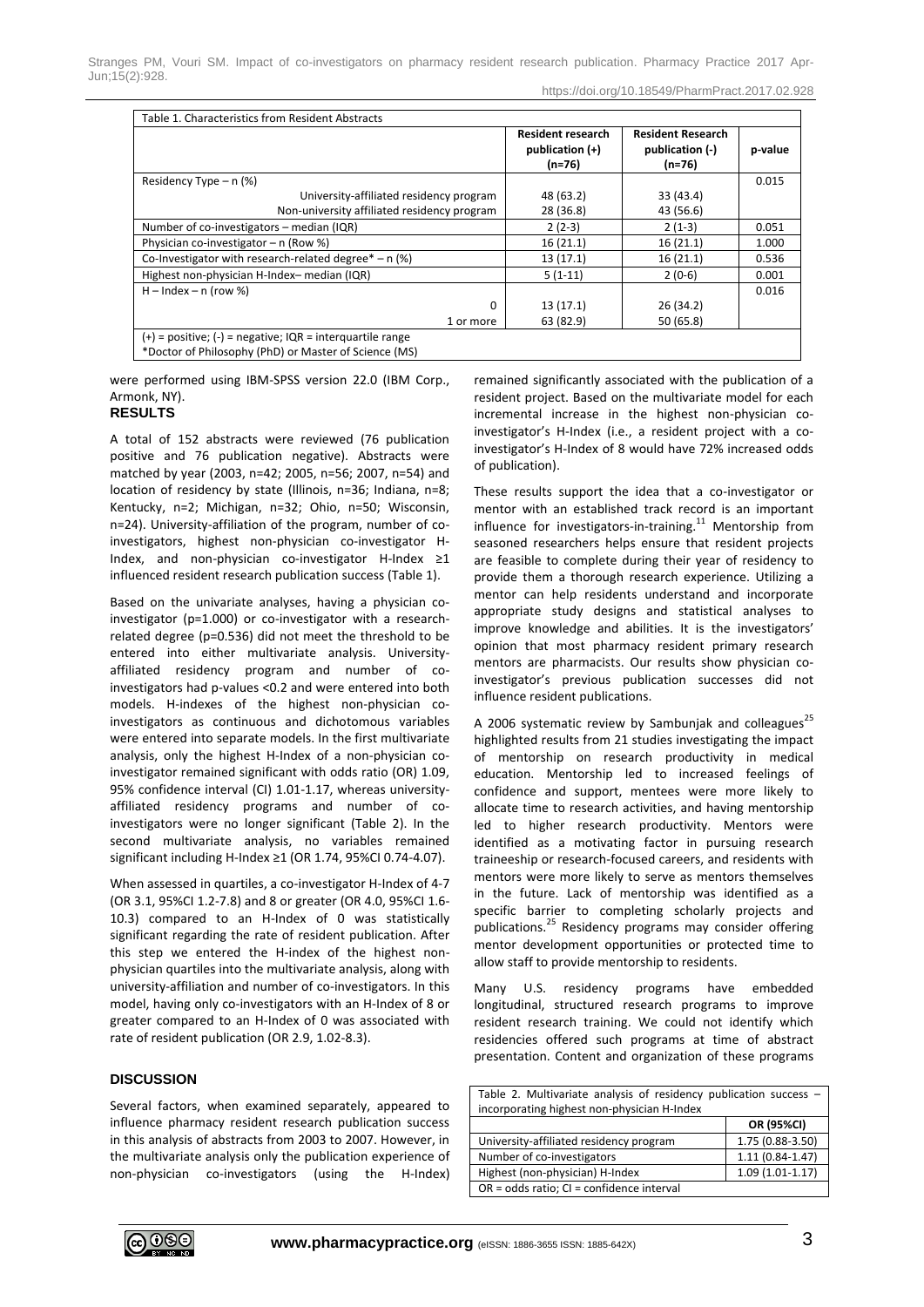vary from one residency to the next, but often include supplemental research curricula, mentor selection assistance, mentor development, or advisory board to screen and oversee residency projects.<sup>26-29</sup> Some residencies partner with nearby or affiliated programs to improve collaboration and share resources. National research education programs are also being developed.<sup>30</sup> Uniform standards have not been developed to ensure that minimal requirements are being provided to pharmacy residents within these programs. The importance of uniform standards is highlighted by the few studies that have attempted to objectively evaluate pharmacy residents' research knowledge and abilities after the completion of pharmacy residency training programs.<sup>19-22</sup>

Studies show a resident's research confidence and selfreported abilities may improve after completing a pharmacy residency, but his or her objective research knowledge and skills show little to no improvement.<sup>19-22</sup> Billups and colleagues compared resident research knowledge, confidence, and attitude after completing a structured research program focused on research education and mentor support to a non-randomized national control group. $21$  Residents in the intervention group reported a 48% increase in research confidence scores compared to a 15% improvement in the control group (p<0.001); however, improvements in research knowledge did not differ significantly (absolute score improvement 11.8% vs. 11.3%, p=0.935) between these groups. <sup>21</sup> More research is needed to assess whether residency-trained pharmacists have functional research skills to meet the demands for research and research mentorship in their post-residency positions.

University-affiliation has previously been found to influence resident publication success.<sup>15</sup> This may be explained in part by the co-investigator publication record based on H-Index, as many researchers with a high H-Index may be affiliated with universities. Residents with research or scholarship interest may inherently be more motivated to publish and select a university-affiliated residency programs which may have more established research mentors and research resources. We were unable to incorporate all potential variables that may influence publication due to the low number of publications and risk of over-fitting the model. Previous research using these data also found research designs that may be more feasible to complete in one year (cross-sectional, survey, and retrospective studies) to be associated with greater publication success.<sup>15</sup> We could not identify which residents were first or second year residents. The latter may have more research experience, history of mentorship, and complete a study with a focus more suitable for publication.

There are additional limitations to our study. Matching on year and state reduced bias from large differences in program representation from year to year; however, other program characteristics could not be incorporated such as a program's access to institutional review boards and other research resources. We used a historic cohort of resident abstracts from the Midwest region of the U.S. While this may limit generalizability, we were able to capture publications that occurred 5 years after residency to avoid underreporting; this remains one of the most current cohorts of resident publication rate to date. Using two independent researchers, a pre-determined search strategy, and multiple databases increased our confidence in these data; however, we are limited to variables that are available in the databases being searched. H-index was used to assess both quantity and value of published works. While there are other metrics available to measure research and scholarly output, the H-index was readily available and widely recognized. Finally, we were unable to explicitly identify the research mentor for each pharmacy resident research project, as it was not described in the abstract; therefore, we assessed all co-investigators.

There are also many strengths to our paper. We confirmed a correlation with high-quality research co-investigator, potentially the research mentor, and publication success. Many studies have suggested that mentorship is a contributing factor for various successes including publication.<sup>25</sup> Our results may also suggest that a pharmacy resident should seek a well-published co-investigator if he or she has the goal to publish. Additionally, institutions with pharmacy residency programs should recruit and/or help develop pharmacists with research experience and interest to create more effective research mentors for future pharmacists.

Larger studies should be performed to prospectively assess factors influencing the success of resident research training, as it cannot be fully assessed retrospectively. Success is defined beyond publication rate and may include pharmacy residents' research interests, abilities, comfort levels, and productivity as they progress through residency training and beyond.

#### **CONCLUSIONS**

Based on our findings, there is a 9% increase odds in resident publication for each incremental increase in the highest non-physician co-investigators' H-Index. However, in our *post hoc* analyses, having a non-physician coinvestigator with an H-Index of 8 or greater is associated with the publication of residency projects. More emphasis may need to be placed on resident research co-investigator selection to continue preparing pharmacy residents for research and scholarly activity.

#### **CONFLICT OF INTEREST**

None declared.

Presented at the 2015 ACCP Annual Meeting, San Francisco, CA, October 2015.

## **FUNDING**

This publication was supported by the Washington University Institute of Clinical and Translational Sciences grant UL1TR000448, sub-award KL2TR000450, from the National Center for Advancing Translational Sciences (NCATS) of the National Institutes of Health (NIH) and Siteman Comprehensive Cancer Center and NCI Cancer Center Support Grant P30 CA091842.